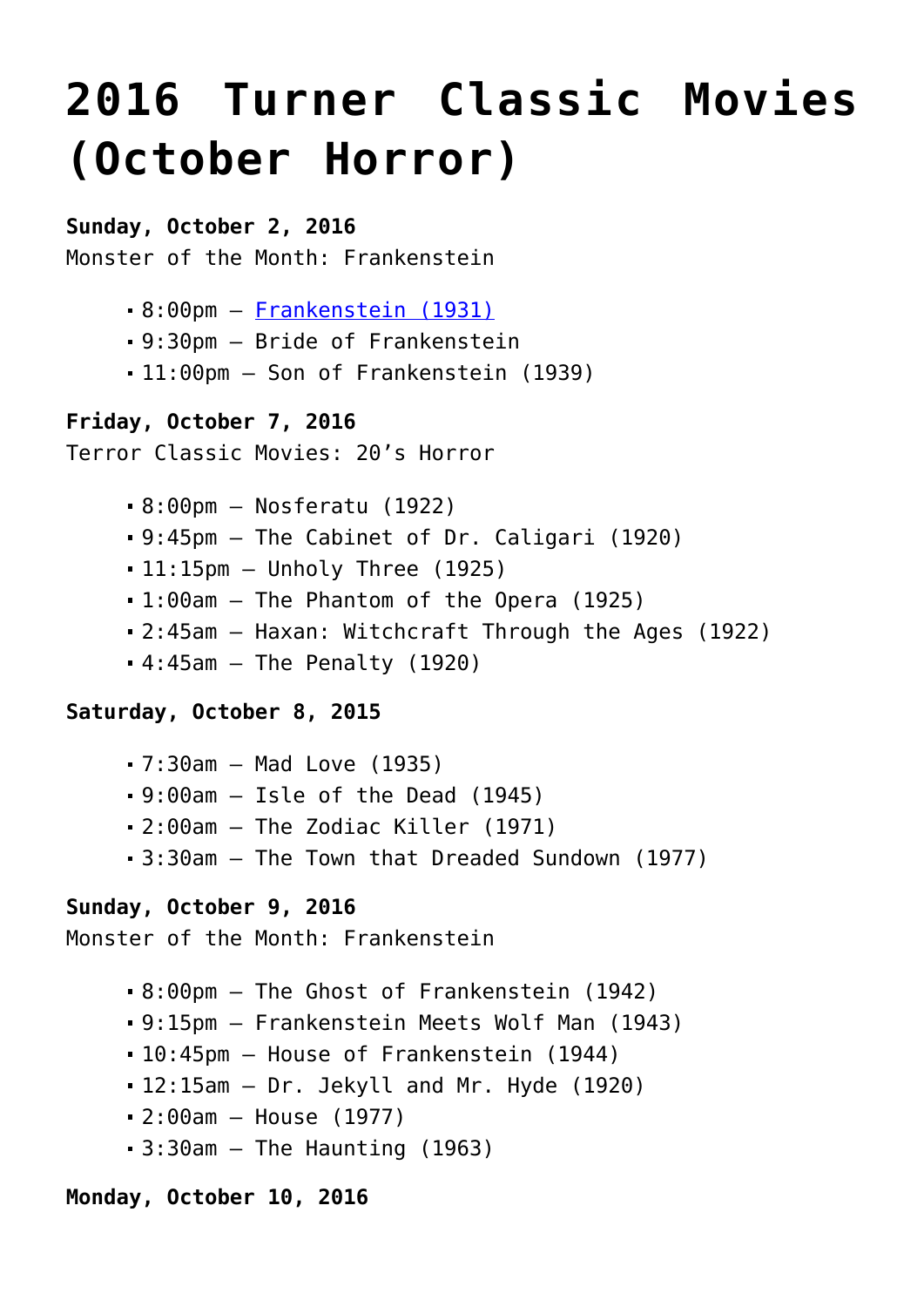- 8:00pm The Face of Fu Manchu (1965)
- 1:30am Nothing but the Night (1972)
- 3:15am Scream and Scream Again (1970)

## **Friday, October 14, 2016**

Terror Classic Movies: Horror Comedies

- 8:00pm The Cat and the Canary (1939)
- 9:30pm The Fearless Vampires (1966)
- 11:30pm Little Shop of Horrors (1960)
- 1:00am – [Young Frankenstein \(1974\)](http://www.halloweenmoviesontv.com/halloween-movies-a-to-z/young-frankenstein-1974/)
- 3:00am Hillbillys in a Haunted House (1967)
- 4:30am Spooks Run Wild (1941)
- 5:45am Ghosts on the Loose (1943)

## **Saturday, October 15, 2016**

- 8:00pm The Innocents (1961)
- 12:00am Eye of the Devil (1966)

# **Sunday, October 16, 2016**

Monster of the Month: Frankenstein

- 8:00pm The Curse of Frankenstein (1957)
- 9:45pm The Revenge of Frankenstein (1958)
- 11:15pm Black Cats and Broomsticks (1955)
- 2:00am Goke, Body Snatcher from Hell (1968)
- 3:30am The X from Outer Space (1967)

# **Monday, October 17, 2016**

Star of the Month: Christopher Lee

- 8:00pm Horror Hotel (1960)
- 9:30pm Horror Express (1972)
- 11:15pm The House That Dripped Blood (1970)
- 1:15am The Creeping Flesh (1972)
- $-3:00$ am  $-$  The Oblong Box (1969)

## **Tuesday, October 18, 2016**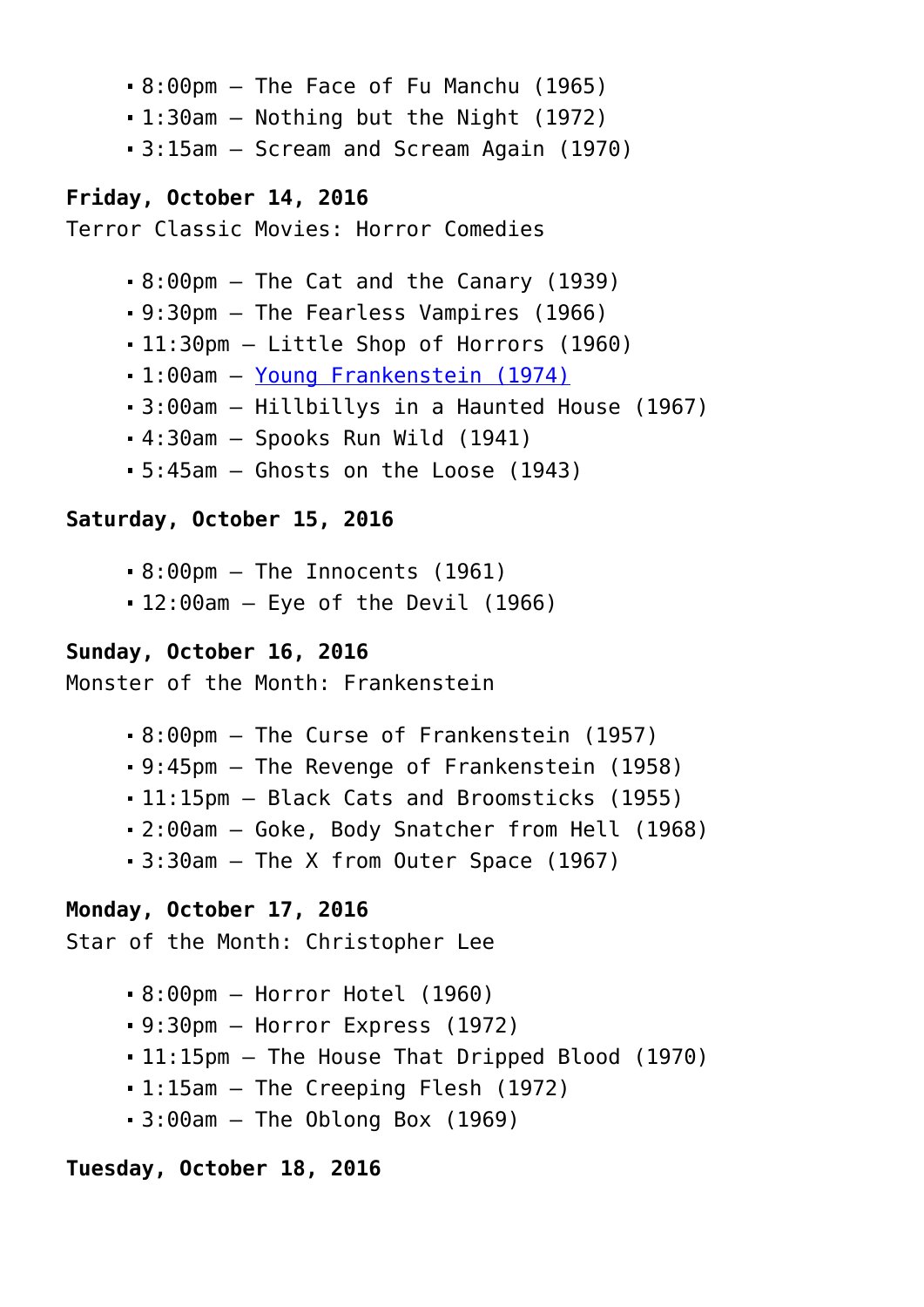6:15pm – Dr. Jekyll and Mr. Hyde (1932)

## **Friday, October 21, 2016**

Terror Classic Movies: Evil Scientists and Doctors

- 8:00pm Dr. Jekyll and Mr. Hyde (1941)
- $-10:00$ pm Eyes Without a Face (1960)
- $-11:45$ pm The Body Snatcher (1945)
- 1:15am Phantom of the Rue Morgue (1954)
- 2:45am Macabre (1958)
- 4:00am The Corpse Vanishes (1942)
- 5:15am The Brain That Wouldn't Die (1962)

#### **Saturday, October 22, 2016**

- 6:45am The Killer Shrews (1959)
- 8:00am The Devil Bat (1940)
- 9:15am The Seventh Victim (1943
- 8:00pm Jaws (1975)
- 10:15pm Jaws 2 (1978)
- 12:15am Jaws 3 (1982)

## **Sunday, October 23, 2016**

Monster of the Month: Frankenstein

- 8:00pm Frankenstein Created Woman (1967)
- 10:00pm Frankenstein Must Be Destroyed! (1970)
- 12:00am The Phantom Carriage (1922)
- 2:00am Epidemic (1987)

## **Monday, October 24, 2016**

Star of the Month: Christopher Lee

- $-3:15$ pm  $-$  The Gorgon (1964)
- 4:45pm The Curse of Frankenstein (1957)
- 6:15pm Rasputin, the Mad Monk (1966)
- 8:00pm Horror of Dracula (1958)
- 9:30pm Dracula, Prince of Darkness (1965)
- 11:15pm Dracula Has Risen From the Grave (1969)
- 1:00am Taste the Blood of Dracula (1970)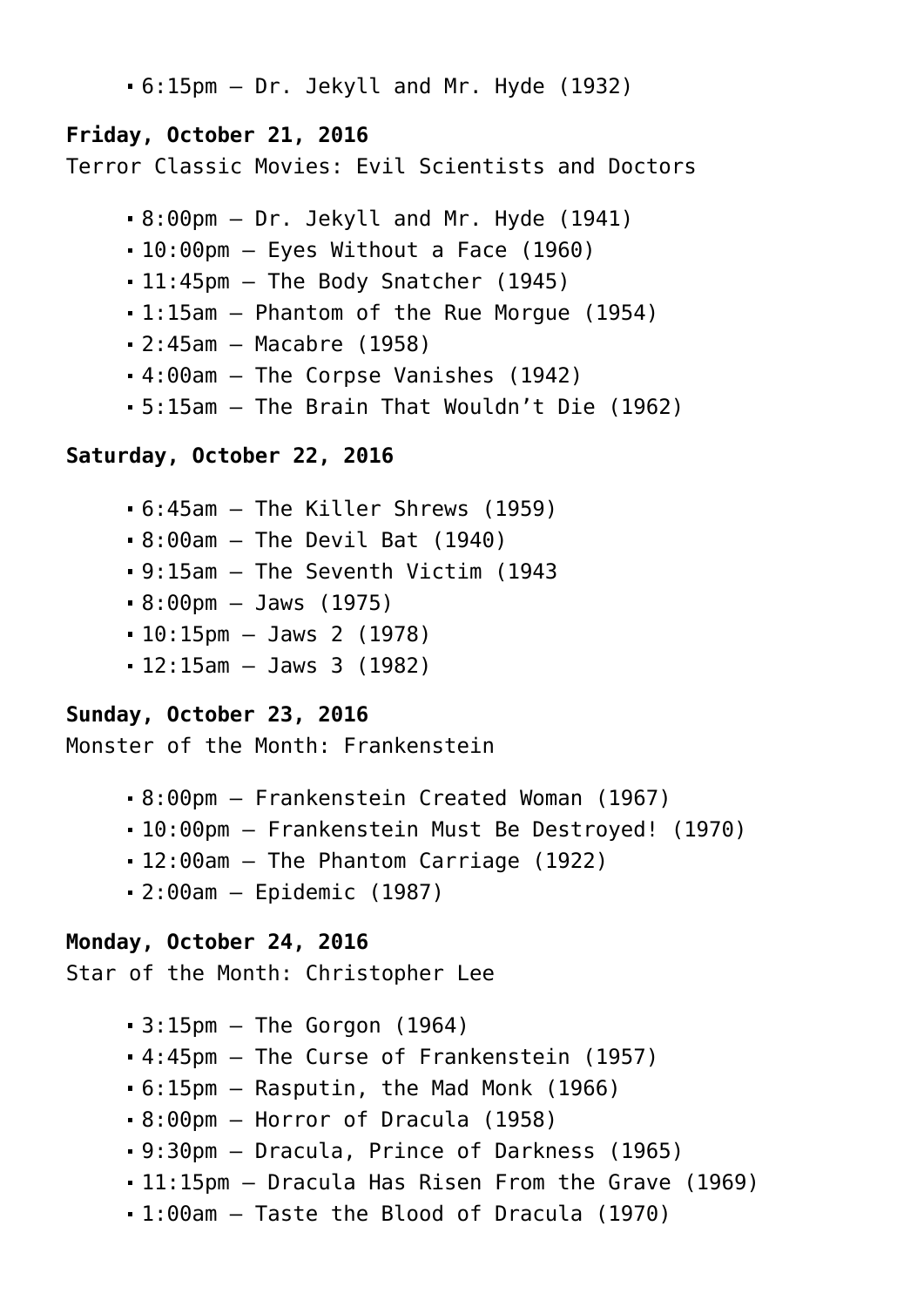- 2:45am The Scars of Dracula (1970)
- 4:30am Dracula A.D. 1972 (1972)

## **Wednesday, October 26, 2016**

```
6:00am – Robot vs. the Aztec Mummy (1965)
```
7:15am – The Time Machine (1960)

```
9:00am – Time After Time (1979)
```
- 1:00pm The Ice Pirates (1984)
- 2:45pm Satellite in the Sky (1956)
- 4:15pm Logan's Run (1975)
- 6:15pm Soylent Green (1973)

# **Friday, October 28, 2016**

Terror Classic Movies: Universal Horror

- 8:00pm – [Dracula \(1931\)](http://www.halloweenmoviesontv.com/halloween-movies-a-to-z/dracula-1931/)
- 9:30pm – [The Mummy \(1932\)](http://www.halloweenmoviesontv.com/halloween-movies-a-to-z/the-mummy-1932/)
- 11:00pm The Invisible Man (1933)
- 12:15am [The Wolf Man \(1941\)](http://www.halloweenmoviesontv.com/halloween-movies-a-to-z/the-wolf-man-1941/)
- 1:30am The Black Cat (1934)
- 2:45am The Uninvited (1944)
- 4:30am Island of Lost Souls (1933)

## **Saturday, October 29, 2016**

- 6:00am The Devil-Doll (1936)
- 9:00am Bedlam (1946)
- 12:00pm The Black Scorpion (1957)
- $-1:45$ pm  $-$  The Blob (1958)
- 3:15pm Village of the Damned (1961)
- 4:45pm The Thing From Another World (1951)
- 6:30pm Earth vs. the Flying Saucers (1956)
- 8:00pm Blood and Black Lace (1964)
- $-9:30$ pm Carnival of Souls (1962)
- 11:00pm It's Alive (1974)
- $-12:45$ am The Baby (1973)

## **Sunday, October 30, 2016**